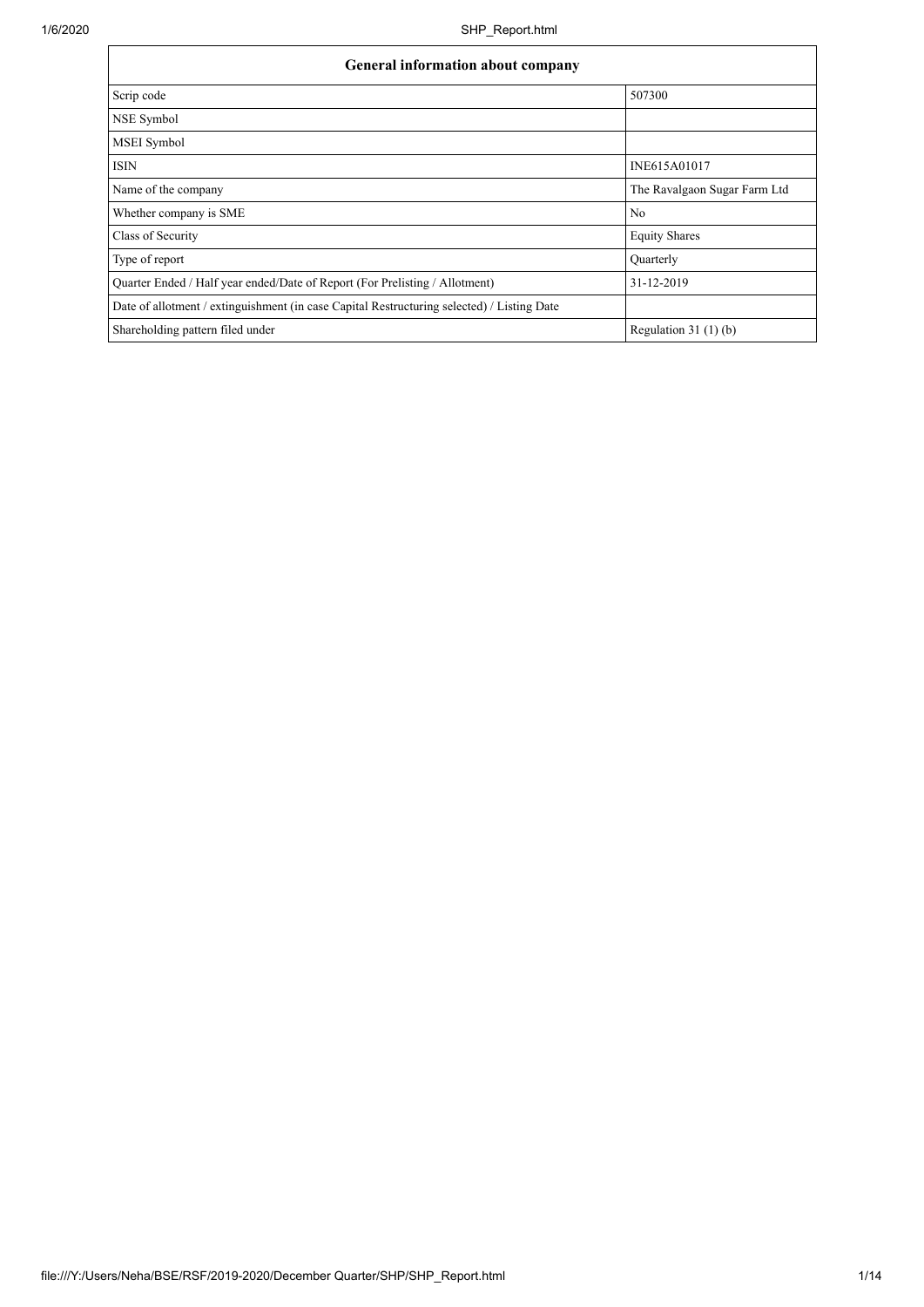| <b>Declaration</b> |                                                                                           |                |                                |                       |                             |  |  |  |
|--------------------|-------------------------------------------------------------------------------------------|----------------|--------------------------------|-----------------------|-----------------------------|--|--|--|
| Sr.<br>No.         | Particular                                                                                | Yes/No         | Promoter and<br>Promoter Group | Public<br>shareholder | Non Promoter-<br>Non Public |  |  |  |
| $\vert$ 1          | Whether the Listed Entity has issued any partly paid up shares?                           | N <sub>0</sub> | N <sub>0</sub>                 | No                    | N <sub>0</sub>              |  |  |  |
| $\overline{2}$     | Whether the Listed Entity has issued any Convertible Securities<br>$\gamma$               | N <sub>0</sub> | N <sub>0</sub>                 | N <sub>o</sub>        | N <sub>0</sub>              |  |  |  |
| $\overline{3}$     | Whether the Listed Entity has issued any Warrants?                                        | N <sub>0</sub> | N <sub>0</sub>                 | No                    | N <sub>0</sub>              |  |  |  |
| $\overline{4}$     | Whether the Listed Entity has any shares against which<br>depository receipts are issued? | No             | N <sub>0</sub>                 | N <sub>0</sub>        | N <sub>0</sub>              |  |  |  |
| $\overline{5}$     | Whether the Listed Entity has any shares in locked-in?                                    | N <sub>0</sub> | N <sub>0</sub>                 | N <sub>o</sub>        | N <sub>0</sub>              |  |  |  |
| 6                  | Whether any shares held by promoters are pledge or otherwise<br>encumbered?               | N <sub>0</sub> | N <sub>0</sub>                 |                       |                             |  |  |  |
| $\overline{7}$     | Whether company has equity shares with differential voting<br>rights?                     | No             | N <sub>0</sub>                 | N <sub>o</sub>        | N <sub>0</sub>              |  |  |  |
| $8\phantom{.}8$    | Whether the listed entity has any significant beneficial owner?                           | N <sub>0</sub> |                                |                       |                             |  |  |  |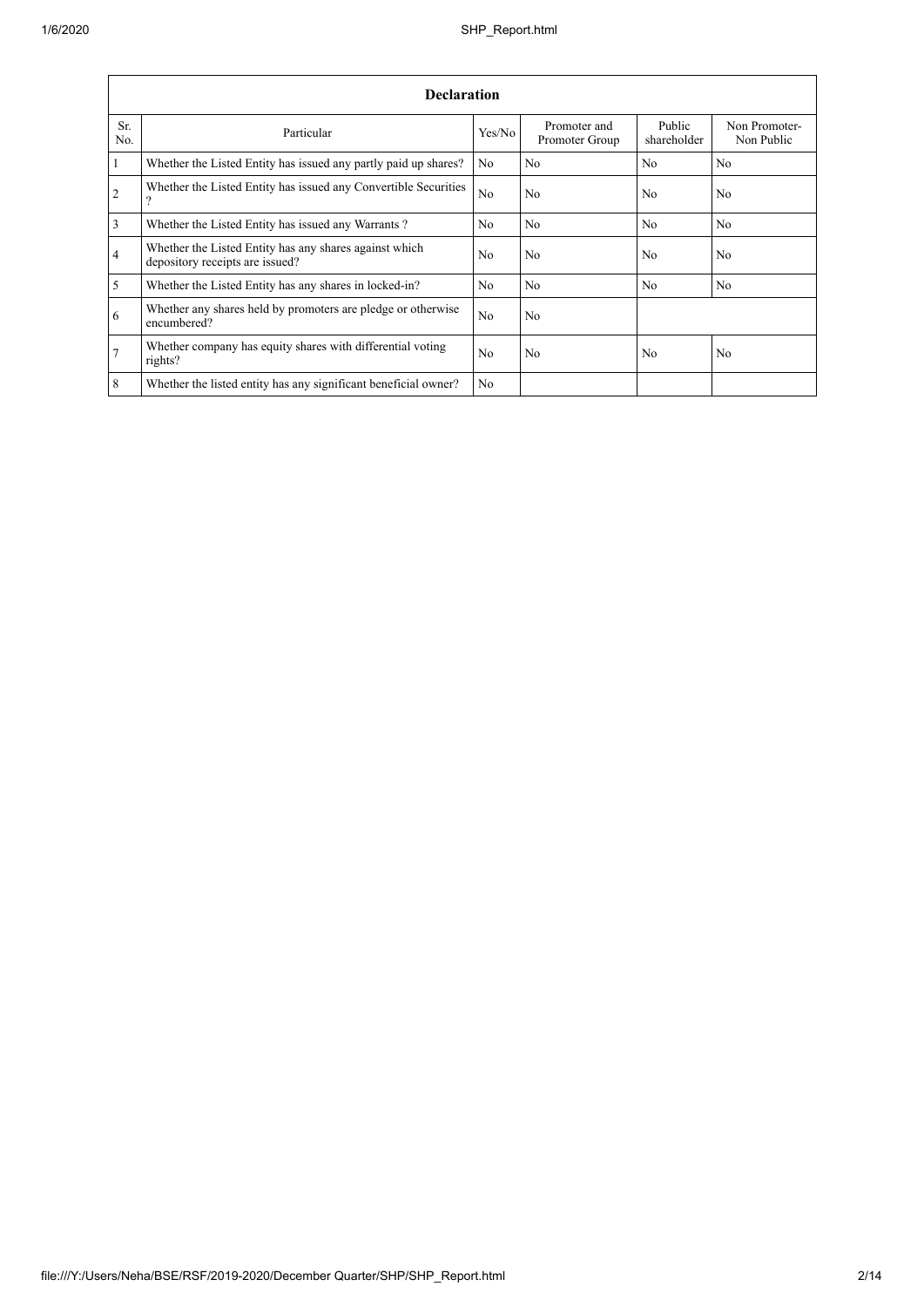| Table I - Summary Statement holding of specified securities |                                           |                                  |                       |                    |                          |                                                                   |                                                                    |                                                                  |               |       |                      |
|-------------------------------------------------------------|-------------------------------------------|----------------------------------|-----------------------|--------------------|--------------------------|-------------------------------------------------------------------|--------------------------------------------------------------------|------------------------------------------------------------------|---------------|-------|----------------------|
| Category<br>Category<br>of<br>(1)<br>(II)                   |                                           | fully                            | No. of                | No. Of<br>Partly   | No. Of<br>shares         | Total nos.<br>shares<br>held (VII)<br>$= (IV) +$<br>$(V)$ + $(V)$ | Shareholding as a % of                                             | Number of Voting Rights held in<br>each class of securities (IX) |               |       |                      |
|                                                             | shareholder                               | Nos. Of<br>shareholders<br>(III) | paid up<br>equity     | paid-up<br>equity  | underlying<br>Depository |                                                                   | total no. of shares<br>(calculated as per<br>SCRR, 1957) (VIII) As | No of Voting (XIV)<br>Rights                                     |               |       | Total as a<br>$%$ of |
|                                                             |                                           |                                  | shares<br>held $(IV)$ | shares<br>held (V) | Receipts<br>(VI)         |                                                                   | a % of $(A+B+C2)$                                                  | Class<br>eg: $\mathbf{X}$                                        | Class<br>eg:y | Total | $(A+B+C)$            |
| (A)                                                         | Promoter<br>&<br>Promoter<br>Group        | 5                                | 36247                 |                    |                          | 36247                                                             | 53.3                                                               | 36247                                                            |               | 36247 | 53.3                 |
| (B)                                                         | Public                                    | 3645                             | 31753                 |                    |                          | 31753                                                             | 46.7                                                               | 31753                                                            |               | 31753 | 46.7                 |
| (C)                                                         | Non<br>Promoter-<br>Non Public            |                                  |                       |                    |                          |                                                                   |                                                                    |                                                                  |               |       |                      |
| (C1)                                                        | <b>Shares</b><br>underlying<br><b>DRs</b> |                                  |                       |                    |                          |                                                                   |                                                                    |                                                                  |               |       |                      |
| (C2)                                                        | Shares held<br>by<br>Employee<br>Trusts   |                                  |                       |                    |                          |                                                                   |                                                                    |                                                                  |               |       |                      |
|                                                             | Total                                     | 3650                             | 68000                 |                    |                          | 68000                                                             | 100                                                                | 68000                                                            |               | 68000 | 100                  |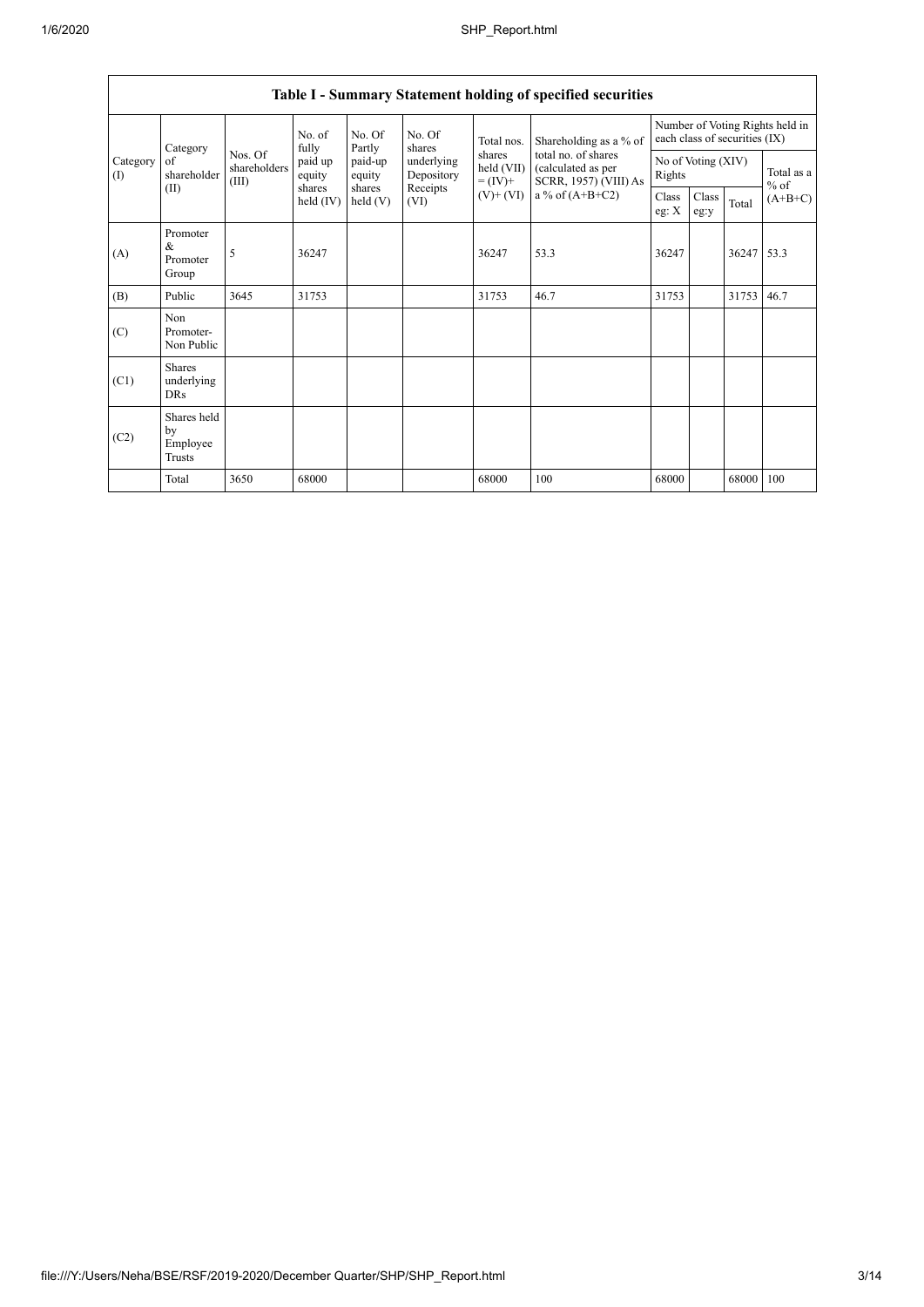| Table I - Summary Statement holding of specified securities |                                                |                                                                                                     |                                       |                                                           |                                                                                                                                                                                  |                                        |                                                          |                                                                        |                                                         |                                           |
|-------------------------------------------------------------|------------------------------------------------|-----------------------------------------------------------------------------------------------------|---------------------------------------|-----------------------------------------------------------|----------------------------------------------------------------------------------------------------------------------------------------------------------------------------------|----------------------------------------|----------------------------------------------------------|------------------------------------------------------------------------|---------------------------------------------------------|-------------------------------------------|
| Category<br>of<br>(1)<br>(II)                               | Category                                       | No. Of<br><b>Shares</b><br>Underlying<br>Outstanding<br>convertible<br>securities<br>$(X_i)$<br>(X) | No. of<br><b>Shares</b><br>Underlying | No. Of Shares<br>Underlying<br>Outstanding<br>convertible | Shareholding, as a %<br>assuming full<br>conversion of<br>convertible securities (<br>as a percentage of<br>diluted share capital)<br>$(XI) = (VII)+(X) As a %$<br>of $(A+B+C2)$ | Number of<br>Locked in<br>shares (XII) |                                                          | Number of<br>Shares<br>pledged or<br>otherwise<br>encumbered<br>(XIII) |                                                         | Number of<br>equity shares                |
|                                                             | shareholder                                    |                                                                                                     | Outstanding<br>Warrants               | securities and<br>No. Of<br>Warrants (Xi)<br>(a)          |                                                                                                                                                                                  | No.<br>(a)                             | As a<br>$\%$ of<br>total<br><b>Shares</b><br>held<br>(b) | No.<br>(a)                                                             | As a<br>$%$ of<br>total<br><b>Shares</b><br>held<br>(b) | held in<br>dematerialized<br>form $(XIV)$ |
| (A)                                                         | Promoter<br>$\&$<br>Promoter<br>Group          |                                                                                                     |                                       |                                                           | 53.3                                                                                                                                                                             |                                        |                                                          |                                                                        |                                                         | 35747                                     |
| (B)                                                         | Public                                         |                                                                                                     |                                       |                                                           | 46.7                                                                                                                                                                             |                                        |                                                          |                                                                        |                                                         | 26049                                     |
| (C)                                                         | Non<br>Promoter-<br>Non Public                 |                                                                                                     |                                       |                                                           |                                                                                                                                                                                  |                                        |                                                          |                                                                        |                                                         |                                           |
| (C1)                                                        | <b>Shares</b><br>underlying<br><b>DRs</b>      |                                                                                                     |                                       |                                                           |                                                                                                                                                                                  |                                        |                                                          |                                                                        |                                                         |                                           |
| (C2)                                                        | Shares held<br>by<br>Employee<br><b>Trusts</b> |                                                                                                     |                                       |                                                           |                                                                                                                                                                                  |                                        |                                                          |                                                                        |                                                         |                                           |
|                                                             | Total                                          |                                                                                                     |                                       |                                                           | 100                                                                                                                                                                              |                                        |                                                          |                                                                        |                                                         | 61796                                     |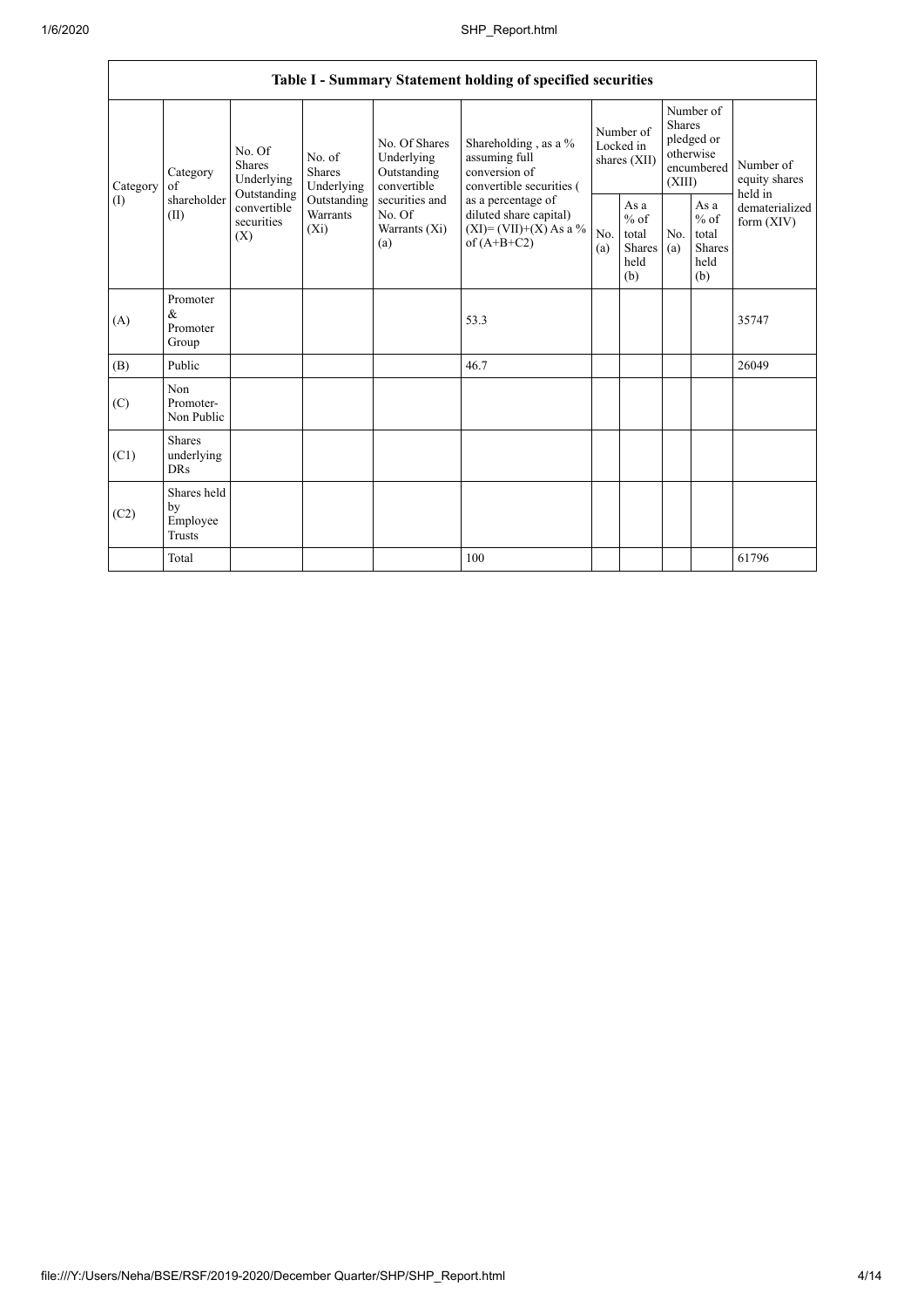$\overline{1}$ 

| Table II - Statement showing shareholding pattern of the Promoter and Promoter Group   |                                                                                                         |                                                                                      |                             |                             |                                                |                                         |                                                                              |                              |               |                                                                  |                           |
|----------------------------------------------------------------------------------------|---------------------------------------------------------------------------------------------------------|--------------------------------------------------------------------------------------|-----------------------------|-----------------------------|------------------------------------------------|-----------------------------------------|------------------------------------------------------------------------------|------------------------------|---------------|------------------------------------------------------------------|---------------------------|
|                                                                                        |                                                                                                         |                                                                                      | No. of<br>fully             | No. Of<br>Partly            | No. Of                                         | Total<br>nos.                           | Shareholding as a                                                            |                              |               | Number of Voting Rights held<br>in each class of securities (IX) |                           |
| Sr.                                                                                    | Category & Name<br>of the Shareholders<br>(                                                             | Nos. Of<br>shareholders<br>(III)                                                     | paid up<br>equity<br>shares | paid-up<br>equity<br>shares | shares<br>underlying<br>Depository<br>Receipts | shares<br>held<br>$(VII) =$<br>$(IV)$ + | % of total no. of<br>shares (calculated<br>as per SCRR,<br>1957) (VIII) As a | No of Voting (XIV)<br>Rights |               |                                                                  | Total<br>as a $%$<br>of   |
|                                                                                        |                                                                                                         |                                                                                      | held<br>(IV)                | held<br>(V)                 | (VI)                                           | $(V)^+$<br>(VI)                         | % of $(A+B+C2)$                                                              | Class<br>eg: X               | Class<br>eg:y | Total                                                            | Total<br>Voting<br>rights |
| $\boldsymbol{\rm{A}}$                                                                  |                                                                                                         | Table II - Statement showing shareholding pattern of the Promoter and Promoter Group |                             |                             |                                                |                                         |                                                                              |                              |               |                                                                  |                           |
| (1)                                                                                    | Indian                                                                                                  |                                                                                      |                             |                             |                                                |                                         |                                                                              |                              |               |                                                                  |                           |
| (a)                                                                                    | Individuals/Hindu<br>undivided Family                                                                   | 3                                                                                    | 2861                        |                             |                                                | 2861                                    | 4.21                                                                         | 2861                         |               | 2861                                                             | 4.21                      |
| (d)                                                                                    | Any Other<br>(specify)                                                                                  | 2                                                                                    | 33386                       |                             |                                                | 33386                                   | 49.1                                                                         | 33386                        |               | 33386                                                            | 49.1                      |
| Sub-Total (A)<br>(1)                                                                   |                                                                                                         | 5                                                                                    | 36247                       |                             |                                                | 36247                                   | 53.3                                                                         | 36247                        |               | 36247                                                            | 53.3                      |
| (2)                                                                                    | Foreign                                                                                                 |                                                                                      |                             |                             |                                                |                                         |                                                                              |                              |               |                                                                  |                           |
| Total<br>Shareholding<br>of Promoter<br>and Promoter<br>Group $(A)=A)$<br>$(1)+(A)(2)$ |                                                                                                         | 5                                                                                    | 36247                       |                             |                                                | 36247                                   | 53.3                                                                         | 36247                        |               | 36247 53.3                                                       |                           |
| $\, {\bf B}$                                                                           | Table III - Statement showing shareholding pattern of the Public shareholder                            |                                                                                      |                             |                             |                                                |                                         |                                                                              |                              |               |                                                                  |                           |
| (1)                                                                                    | Institutions                                                                                            |                                                                                      |                             |                             |                                                |                                         |                                                                              |                              |               |                                                                  |                           |
| (f)                                                                                    | Financial<br><b>Institutions/Banks</b>                                                                  | 6                                                                                    | 38                          |                             |                                                | 38                                      | 0.06                                                                         | 38                           |               | 38                                                               | 0.06                      |
| Sub-Total (B)<br>(1)                                                                   |                                                                                                         | 6                                                                                    | 38                          |                             |                                                | 38                                      | 0.06                                                                         | 38                           |               | 38                                                               | 0.06                      |
| (3)                                                                                    | Non-institutions                                                                                        |                                                                                      |                             |                             |                                                |                                         |                                                                              |                              |               |                                                                  |                           |
| (a(i))                                                                                 | Individuals -<br>i.Individual<br>shareholders<br>holding nominal<br>share capital up to<br>Rs. 2 lakhs. | 3414                                                                                 | 28840                       |                             |                                                | 28840                                   | 42.41                                                                        | 28840                        |               | 28840                                                            | 42.41                     |
| (b)                                                                                    | NBFCs registered<br>with RBI                                                                            | $\mathbf{1}$                                                                         | 5                           |                             |                                                | 5                                       | 0.01                                                                         | 5                            |               | 5                                                                | 0.01                      |
| (e)                                                                                    | Any Other<br>(specify)                                                                                  | 224                                                                                  | 2870                        |                             |                                                | 2870                                    | 4.22                                                                         | 2870                         |               | 2870                                                             | 4.22                      |
| Sub-Total (B)<br>(3)                                                                   |                                                                                                         | 3639                                                                                 | 31715                       |                             |                                                | 31715                                   | 46.64                                                                        | 31715                        |               | 31715 46.64                                                      |                           |
| <b>Total Public</b><br>Shareholding<br>$(B)= (B)(1) +$<br>$(B)(2)+(B)(3)$              |                                                                                                         | 3645                                                                                 | 31753                       |                             |                                                | 31753                                   | 46.7                                                                         | 31753                        |               | 31753                                                            | 46.7                      |
| $\mathbf C$                                                                            | Table IV - Statement showing shareholding pattern of the Non Promoter- Non Public shareholder           |                                                                                      |                             |                             |                                                |                                         |                                                                              |                              |               |                                                                  |                           |
| Total (<br>$\mathrm{A} \text{+} \mathrm{B} \text{+} \mathrm{C2}$ )                     |                                                                                                         | 3650                                                                                 | 68000                       |                             |                                                | 68000                                   | 100                                                                          | 68000                        |               | 68000                                                            | 100                       |
| Total (A+B+C                                                                           |                                                                                                         | 3650                                                                                 | 68000                       |                             |                                                | 68000                                   | 100                                                                          | 68000                        |               | 68000                                                            | 100                       |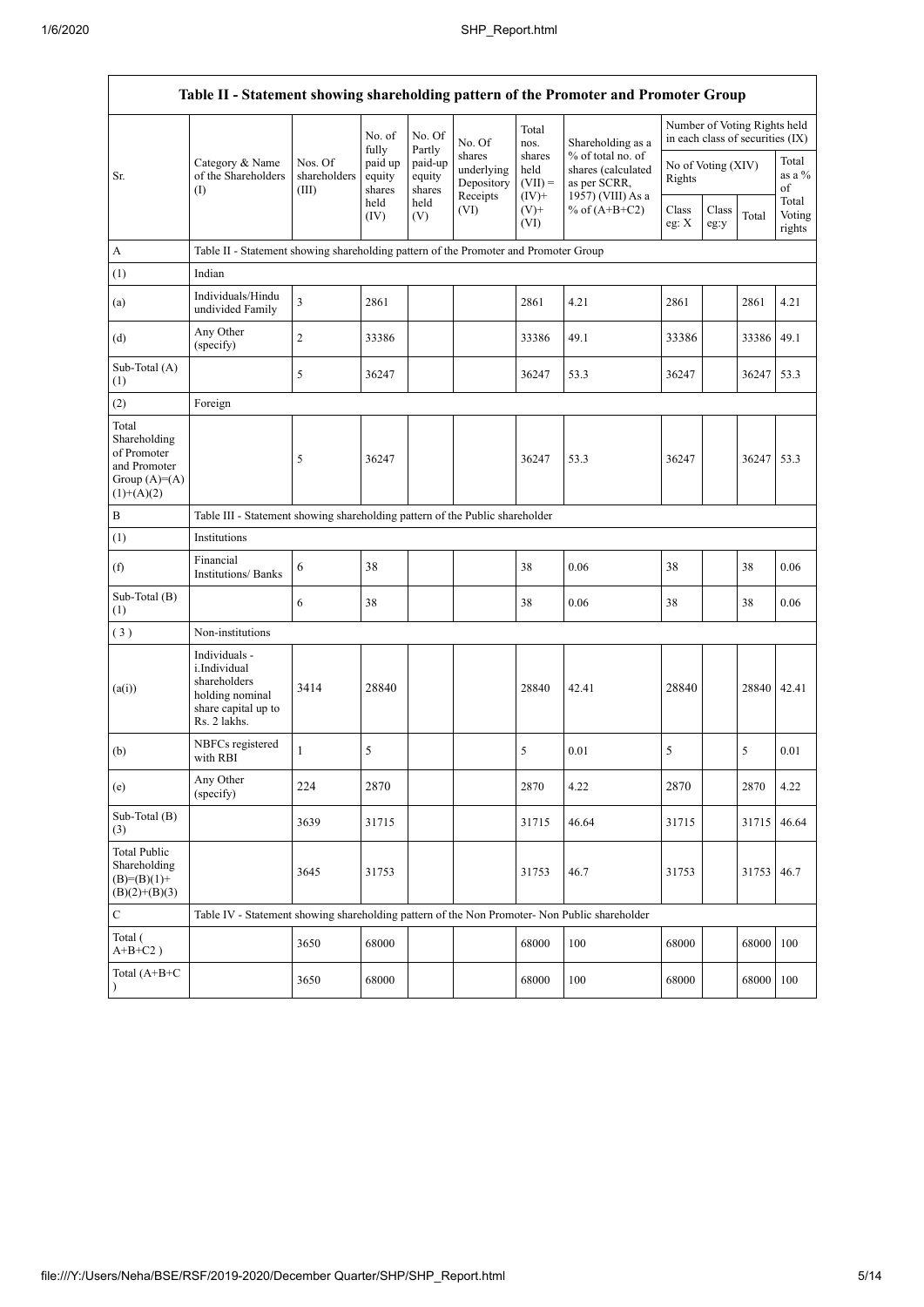| Table II - Statement showing shareholding pattern of the Promoter and Promoter Group    |                                                                                                                                            |             |                                                           |                                                                                               |                                        |                                                  |                                                                               |                                                  |                                       |
|-----------------------------------------------------------------------------------------|--------------------------------------------------------------------------------------------------------------------------------------------|-------------|-----------------------------------------------------------|-----------------------------------------------------------------------------------------------|----------------------------------------|--------------------------------------------------|-------------------------------------------------------------------------------|--------------------------------------------------|---------------------------------------|
| Sr.                                                                                     | No. Of<br>No. of<br><b>Shares</b><br><b>Shares</b><br>Underlying<br>Outstanding<br>convertible<br>Warrants<br>securities<br>$(X_i)$<br>(X) | Underlying  | No. Of Shares<br>Underlying<br>Outstanding<br>convertible | Shareholding, as a %<br>assuming full conversion of<br>convertible securities (as a           | Number of<br>Locked in<br>shares (XII) |                                                  | Number of<br><b>Shares</b><br>pledged or<br>otherwise<br>encumbered<br>(XIII) |                                                  | Number of<br>equity shares<br>held in |
|                                                                                         |                                                                                                                                            | Outstanding | securities and<br>No. Of Warrants<br>(Xi)(a)              | percentage of diluted share<br>capital) $(XI) = (VII)+(X) As$<br>a % of $(A+B+C2)$            | No.<br>(a)                             | As a<br>$%$ of<br>total<br>Shares<br>held<br>(b) | No.<br>(a)                                                                    | As a<br>$%$ of<br>total<br>Shares<br>held<br>(b) | dematerialized<br>form $(XIV)$        |
| $\mathbf{A}$                                                                            |                                                                                                                                            |             |                                                           | Table II - Statement showing shareholding pattern of the Promoter and Promoter Group          |                                        |                                                  |                                                                               |                                                  |                                       |
| (1)                                                                                     | Indian                                                                                                                                     |             |                                                           |                                                                                               |                                        |                                                  |                                                                               |                                                  |                                       |
| (a)                                                                                     |                                                                                                                                            |             |                                                           | 4.21                                                                                          |                                        |                                                  |                                                                               |                                                  | 2361                                  |
| (d)                                                                                     |                                                                                                                                            |             |                                                           | 49.1                                                                                          |                                        |                                                  |                                                                               |                                                  | 33386                                 |
| Sub-Total (A)<br>(1)                                                                    |                                                                                                                                            |             |                                                           | 53.3                                                                                          |                                        |                                                  |                                                                               |                                                  | 35747                                 |
| (2)                                                                                     | Foreign                                                                                                                                    |             |                                                           |                                                                                               |                                        |                                                  |                                                                               |                                                  |                                       |
| Total<br>Shareholding<br>of Promoter<br>and Promoter<br>Group $(A)=$<br>$(A)(1)+(A)(2)$ |                                                                                                                                            |             |                                                           | 53.3                                                                                          |                                        |                                                  |                                                                               |                                                  | 35747                                 |
| $\, {\bf B}$                                                                            |                                                                                                                                            |             |                                                           | Table III - Statement showing shareholding pattern of the Public shareholder                  |                                        |                                                  |                                                                               |                                                  |                                       |
| (1)                                                                                     | Institutions                                                                                                                               |             |                                                           |                                                                                               |                                        |                                                  |                                                                               |                                                  |                                       |
| (f)                                                                                     |                                                                                                                                            |             |                                                           | 0.06                                                                                          |                                        |                                                  |                                                                               |                                                  | 10                                    |
| Sub-Total (B)<br>(1)                                                                    |                                                                                                                                            |             |                                                           | 0.06                                                                                          |                                        |                                                  |                                                                               |                                                  | 10                                    |
| (3)                                                                                     | Non-institutions                                                                                                                           |             |                                                           |                                                                                               |                                        |                                                  |                                                                               |                                                  |                                       |
| (a(i))                                                                                  |                                                                                                                                            |             |                                                           | 42.41                                                                                         |                                        |                                                  |                                                                               |                                                  | 23490                                 |
| (b)                                                                                     |                                                                                                                                            |             |                                                           | 0.01                                                                                          |                                        |                                                  |                                                                               |                                                  | 5                                     |
| (e)                                                                                     |                                                                                                                                            |             |                                                           | 4.22                                                                                          |                                        |                                                  |                                                                               |                                                  | 2544                                  |
| Sub-Total (B)<br>(3)                                                                    |                                                                                                                                            |             |                                                           | 46.64                                                                                         |                                        |                                                  |                                                                               |                                                  | 26039                                 |
| <b>Total Public</b><br>Shareholding<br>$(B)= (B)(1) +$<br>$(B)(2)+(B)(3)$               |                                                                                                                                            |             |                                                           | 46.7                                                                                          |                                        |                                                  |                                                                               |                                                  | 26049                                 |
| $\mathbf C$                                                                             |                                                                                                                                            |             |                                                           | Table IV - Statement showing shareholding pattern of the Non Promoter- Non Public shareholder |                                        |                                                  |                                                                               |                                                  |                                       |
| Total (<br>$A+B+C2$ )                                                                   |                                                                                                                                            |             |                                                           | 100                                                                                           |                                        |                                                  |                                                                               |                                                  | 61796                                 |
| Total (A+B+C                                                                            |                                                                                                                                            |             |                                                           | 100                                                                                           |                                        |                                                  |                                                                               |                                                  | 61796                                 |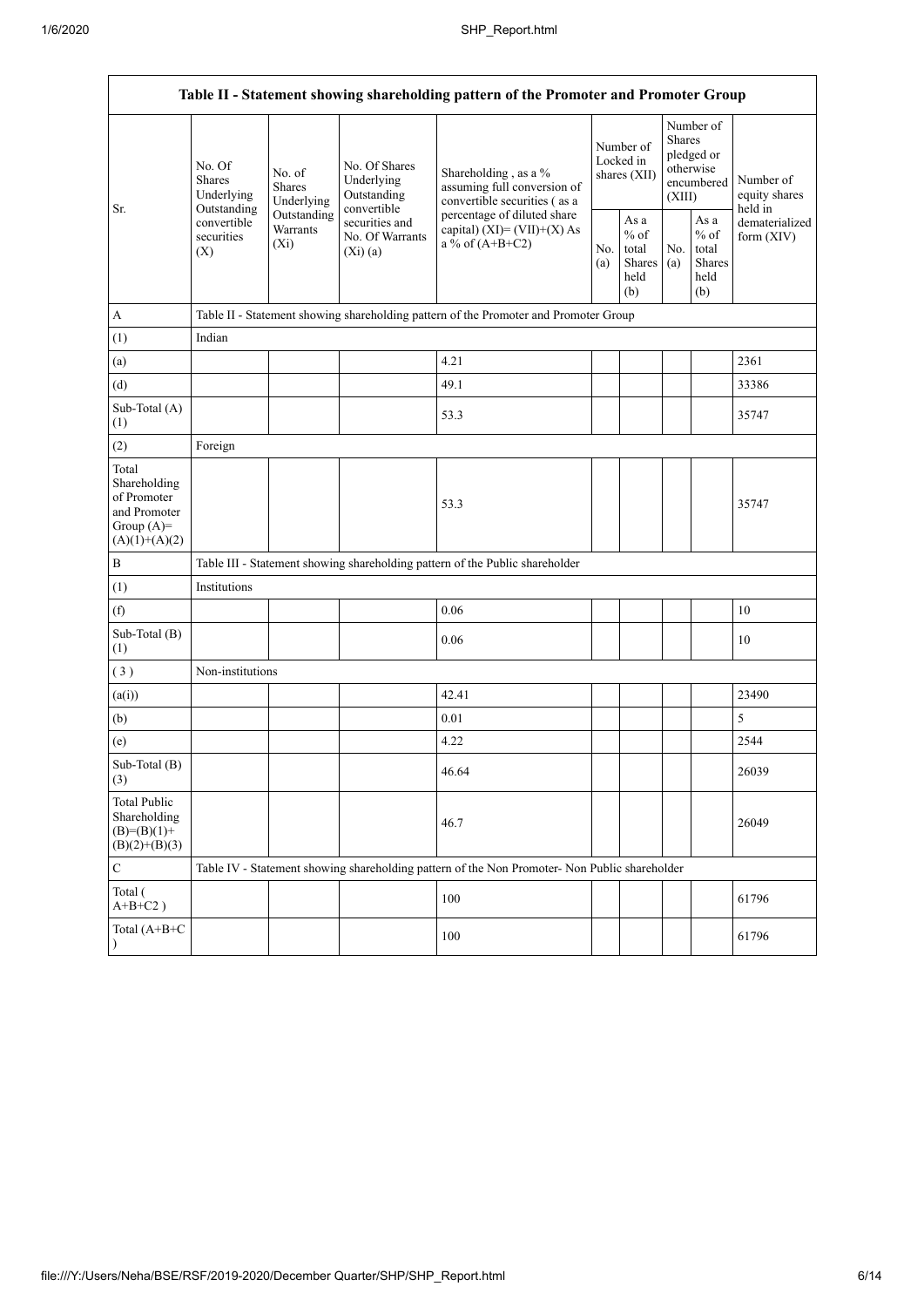| Individuals/Hindu undivided Family                                                                                                                                                       |                                                               |                    |                         |                       |  |  |  |  |
|------------------------------------------------------------------------------------------------------------------------------------------------------------------------------------------|---------------------------------------------------------------|--------------------|-------------------------|-----------------------|--|--|--|--|
| Searial No.                                                                                                                                                                              | $\mathbf{1}$                                                  | $\overline{c}$     | $\overline{\mathbf{3}}$ |                       |  |  |  |  |
| Name of the<br>Shareholders (I)                                                                                                                                                          | HARSHAVARDHAN B DOSHI                                         | LALAN AJAY KAPADIA | Nihal Doshi             | Click here to go back |  |  |  |  |
| PAN (II)                                                                                                                                                                                 | AEMPD0192A                                                    | AFHPK2552H         | AEZPD1538B              | Total                 |  |  |  |  |
| No. of fully paid<br>up equity shares<br>held (IV)                                                                                                                                       | 2070                                                          | 500                | 291                     | 2861                  |  |  |  |  |
| No. Of Partly paid-<br>up equity shares<br>held (V)                                                                                                                                      |                                                               |                    |                         |                       |  |  |  |  |
| No. Of shares<br>underlying<br>Depository<br>Receipts (VI)                                                                                                                               |                                                               |                    |                         |                       |  |  |  |  |
| Total nos. shares<br>held $(VII) = (IV) +$<br>$(V)$ + $(VI)$                                                                                                                             | 2070                                                          | 500                | 291                     | 2861                  |  |  |  |  |
| Shareholding as a<br>% of total no. of<br>shares (calculated<br>as per SCRR,<br>1957) (VIII) As a<br>% of $(A+B+C2)$                                                                     | 3.04                                                          | 0.74               | 0.43                    | 4.21                  |  |  |  |  |
|                                                                                                                                                                                          | Number of Voting Rights held in each class of securities (IX) |                    |                         |                       |  |  |  |  |
| Class eg:X                                                                                                                                                                               | 2070                                                          | 500                | 291                     | 2861                  |  |  |  |  |
| Class eg:y                                                                                                                                                                               |                                                               |                    |                         |                       |  |  |  |  |
| Total                                                                                                                                                                                    | 2070                                                          | 500                | 291                     | 2861                  |  |  |  |  |
| Total as a % of<br><b>Total Voting rights</b>                                                                                                                                            | 3.04                                                          | 0.74               | 0.43                    | 4.21                  |  |  |  |  |
| No. Of Shares<br>Underlying<br>Outstanding<br>convertible<br>securities $(X)$                                                                                                            |                                                               |                    |                         |                       |  |  |  |  |
| No. of Shares<br>Underlying<br>Outstanding<br>Warrants (Xi)                                                                                                                              |                                                               |                    |                         |                       |  |  |  |  |
| No. Of Shares<br>Underlying<br>Outstanding<br>convertible<br>securities and No.<br>Of Warrants (Xi)<br>(a)                                                                               |                                                               |                    |                         |                       |  |  |  |  |
| Shareholding, as a<br>% assuming full<br>conversion of<br>convertible<br>securities (as a<br>percentage of<br>diluted share<br>capital) (XI)=<br>$(VII)+(Xi)(a)$ As a<br>% of $(A+B+C2)$ | 3.04                                                          | 0.74               | 0.43                    | 4.21                  |  |  |  |  |
| Number of Locked in shares (XII)                                                                                                                                                         |                                                               |                    |                         |                       |  |  |  |  |
| No. (a)                                                                                                                                                                                  |                                                               |                    |                         |                       |  |  |  |  |
| As a % of total<br>Shares held (b)                                                                                                                                                       |                                                               |                    |                         |                       |  |  |  |  |
|                                                                                                                                                                                          | Number of Shares pledged or otherwise encumbered (XIII)       |                    |                         |                       |  |  |  |  |
| No. (a)                                                                                                                                                                                  |                                                               |                    |                         |                       |  |  |  |  |
| As a % of total<br>Shares held (b)                                                                                                                                                       |                                                               |                    |                         |                       |  |  |  |  |
| Number of equity<br>shares held in<br>dematerialized<br>form $(XIV)$                                                                                                                     | 2070                                                          | $\boldsymbol{0}$   | 291                     | 2361                  |  |  |  |  |
| Reason for not providing PAN                                                                                                                                                             |                                                               |                    |                         |                       |  |  |  |  |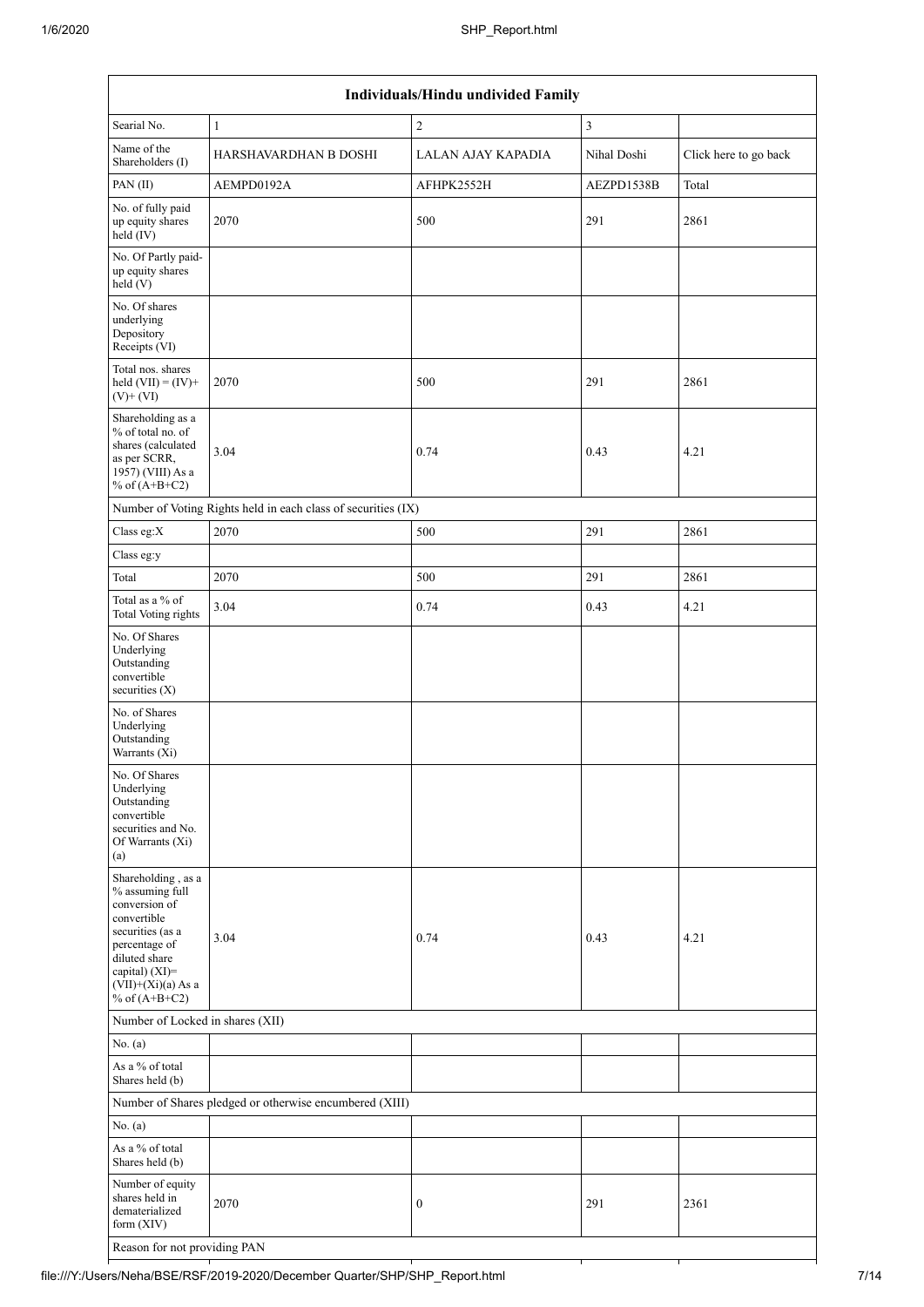| Reason for not<br>providing PAN |          |                |          |  |
|---------------------------------|----------|----------------|----------|--|
| Shareholder type                | Promoter | Promoter Group | Promoter |  |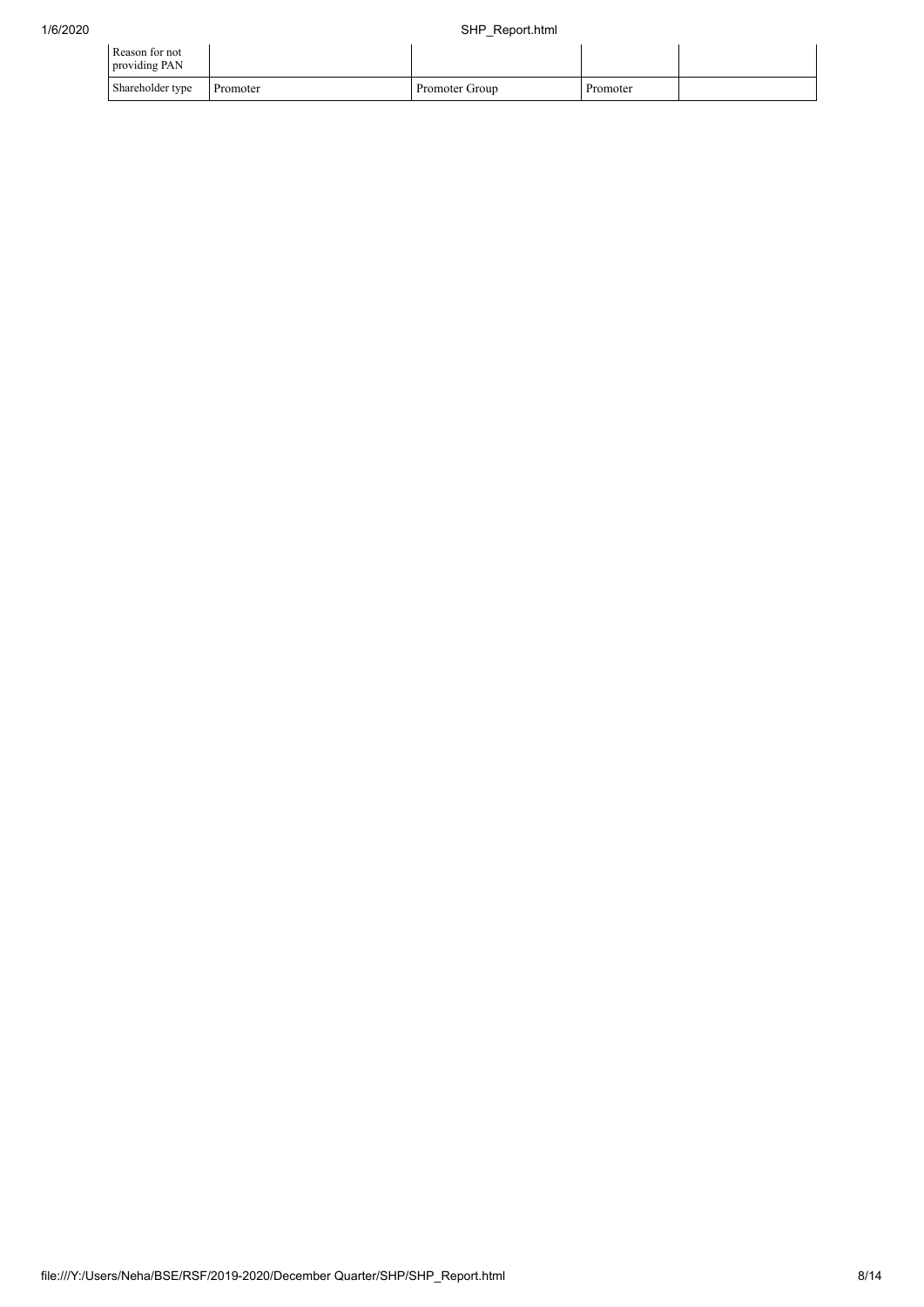| Any Other (specify)                                                                                                                                                                     |                                                               |                         |                       |  |  |  |  |  |  |
|-----------------------------------------------------------------------------------------------------------------------------------------------------------------------------------------|---------------------------------------------------------------|-------------------------|-----------------------|--|--|--|--|--|--|
| Searial No.                                                                                                                                                                             | $\mathbf{1}$                                                  | $\overline{2}$          |                       |  |  |  |  |  |  |
| Category                                                                                                                                                                                | <b>Bodies Corporate</b>                                       | <b>Bodies Corporate</b> | Click here to go back |  |  |  |  |  |  |
| Name of the<br>Shareholders (I)                                                                                                                                                         | Lanica Financial Services Pvt Ltd                             | Carina Finvest Limited  |                       |  |  |  |  |  |  |
| PAN(II)                                                                                                                                                                                 | AAACL4645F                                                    | AABCC0874E              | Total                 |  |  |  |  |  |  |
| No. of the<br>Shareholders (I)                                                                                                                                                          | 1                                                             | $\mathbf{1}$            | $\sqrt{2}$            |  |  |  |  |  |  |
| No. of fully paid<br>up equity shares<br>held (IV)                                                                                                                                      | 28366                                                         | 5020                    | 33386                 |  |  |  |  |  |  |
| No. Of Partly paid-<br>up equity shares<br>held(V)                                                                                                                                      |                                                               |                         |                       |  |  |  |  |  |  |
| No. Of shares<br>underlying<br>Depository<br>Receipts (VI)                                                                                                                              |                                                               |                         |                       |  |  |  |  |  |  |
| Total nos. shares<br>held $(VII) = (IV) +$<br>$(V)+(VI)$                                                                                                                                | 28366                                                         | 5020                    | 33386                 |  |  |  |  |  |  |
| Shareholding as a<br>% of total no. of<br>shares (calculated<br>as per SCRR,<br>1957) (VIII) As a<br>% of $(A+B+C2)$                                                                    | 41.71                                                         | 7.38                    | 49.1                  |  |  |  |  |  |  |
|                                                                                                                                                                                         | Number of Voting Rights held in each class of securities (IX) |                         |                       |  |  |  |  |  |  |
| Class eg: X                                                                                                                                                                             | 28366                                                         | 5020                    | 33386                 |  |  |  |  |  |  |
| Class eg:y                                                                                                                                                                              |                                                               |                         |                       |  |  |  |  |  |  |
| Total                                                                                                                                                                                   | 28366                                                         | 5020                    | 33386                 |  |  |  |  |  |  |
| Total as a % of<br><b>Total Voting rights</b>                                                                                                                                           | 41.71                                                         | 7.38                    | 49.1                  |  |  |  |  |  |  |
| No. Of Shares<br>Underlying<br>Outstanding<br>convertible<br>securities $(X)$                                                                                                           |                                                               |                         |                       |  |  |  |  |  |  |
| No. of Shares<br>Underlying<br>Outstanding<br>Warrants (Xi)                                                                                                                             |                                                               |                         |                       |  |  |  |  |  |  |
| No. Of Shares<br>Underlying<br>Outstanding<br>convertible<br>securities and No.<br>Of Warrants (Xi)<br>(a)                                                                              |                                                               |                         |                       |  |  |  |  |  |  |
| Shareholding, as a<br>% assuming full<br>conversion of<br>convertible<br>securities (as a<br>percentage of<br>diluted share<br>capital) $(XI)$ =<br>$(VII)+(X)$ As a %<br>of $(A+B+C2)$ | 41.71                                                         | 7.38                    | 49.1                  |  |  |  |  |  |  |
| Number of Locked in shares (XII)                                                                                                                                                        |                                                               |                         |                       |  |  |  |  |  |  |
| No. (a)                                                                                                                                                                                 |                                                               |                         |                       |  |  |  |  |  |  |
| As a % of total<br>Shares held (b)                                                                                                                                                      |                                                               |                         |                       |  |  |  |  |  |  |
|                                                                                                                                                                                         | Number of Shares pledged or otherwise encumbered (XIII)       |                         |                       |  |  |  |  |  |  |
| No. (a)                                                                                                                                                                                 |                                                               |                         |                       |  |  |  |  |  |  |
| As a % of total<br>Shares held (b)                                                                                                                                                      |                                                               |                         |                       |  |  |  |  |  |  |
| Number of equity                                                                                                                                                                        | 28366                                                         | 5020                    | 33386                 |  |  |  |  |  |  |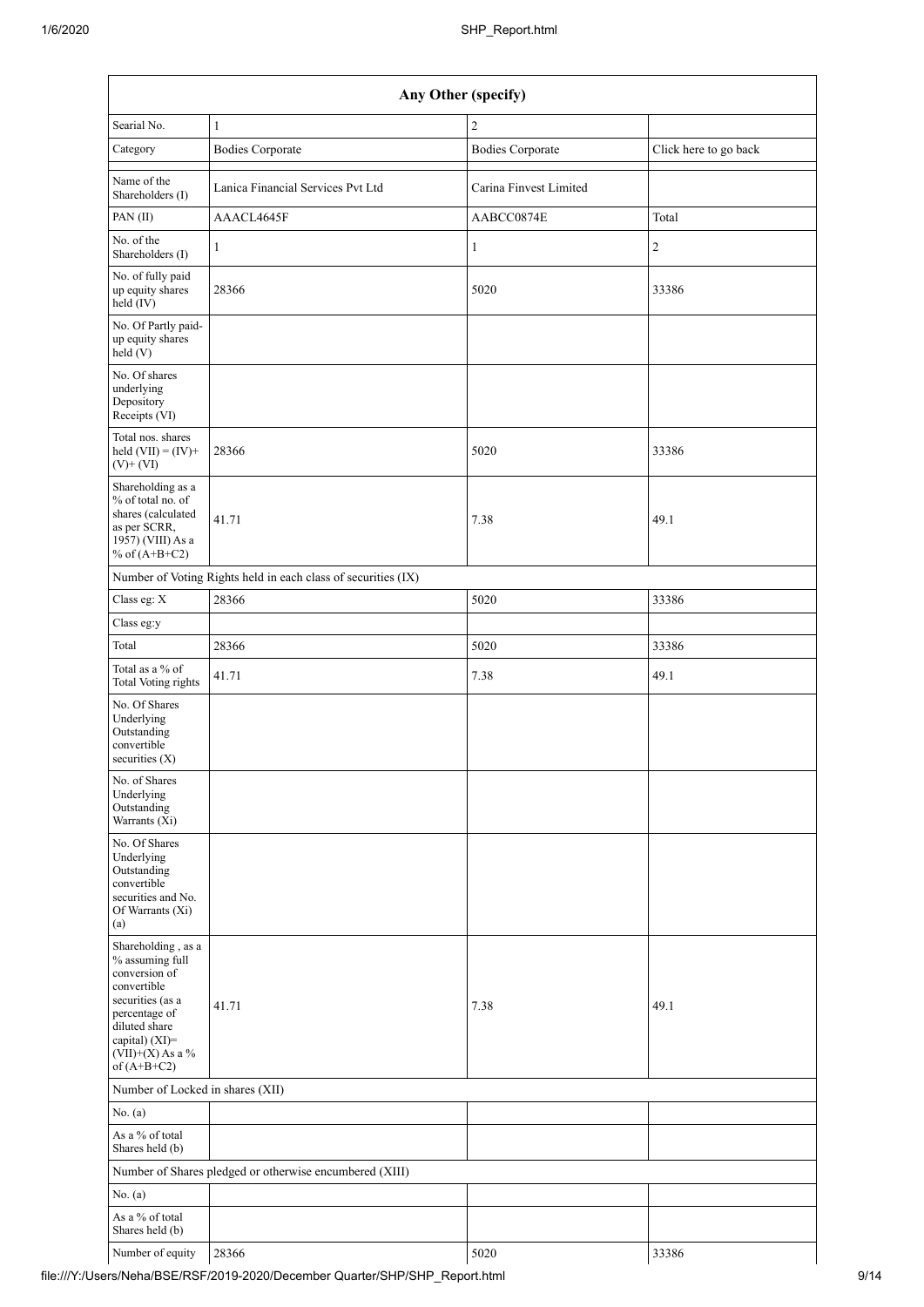| shares held in<br>dematerialized<br>form $(XIV)$ |  |  |  |  |  |  |  |
|--------------------------------------------------|--|--|--|--|--|--|--|
| Reason for not providing PAN                     |  |  |  |  |  |  |  |
| Reason for not<br>providing PAN                  |  |  |  |  |  |  |  |
| Shareholder type                                 |  |  |  |  |  |  |  |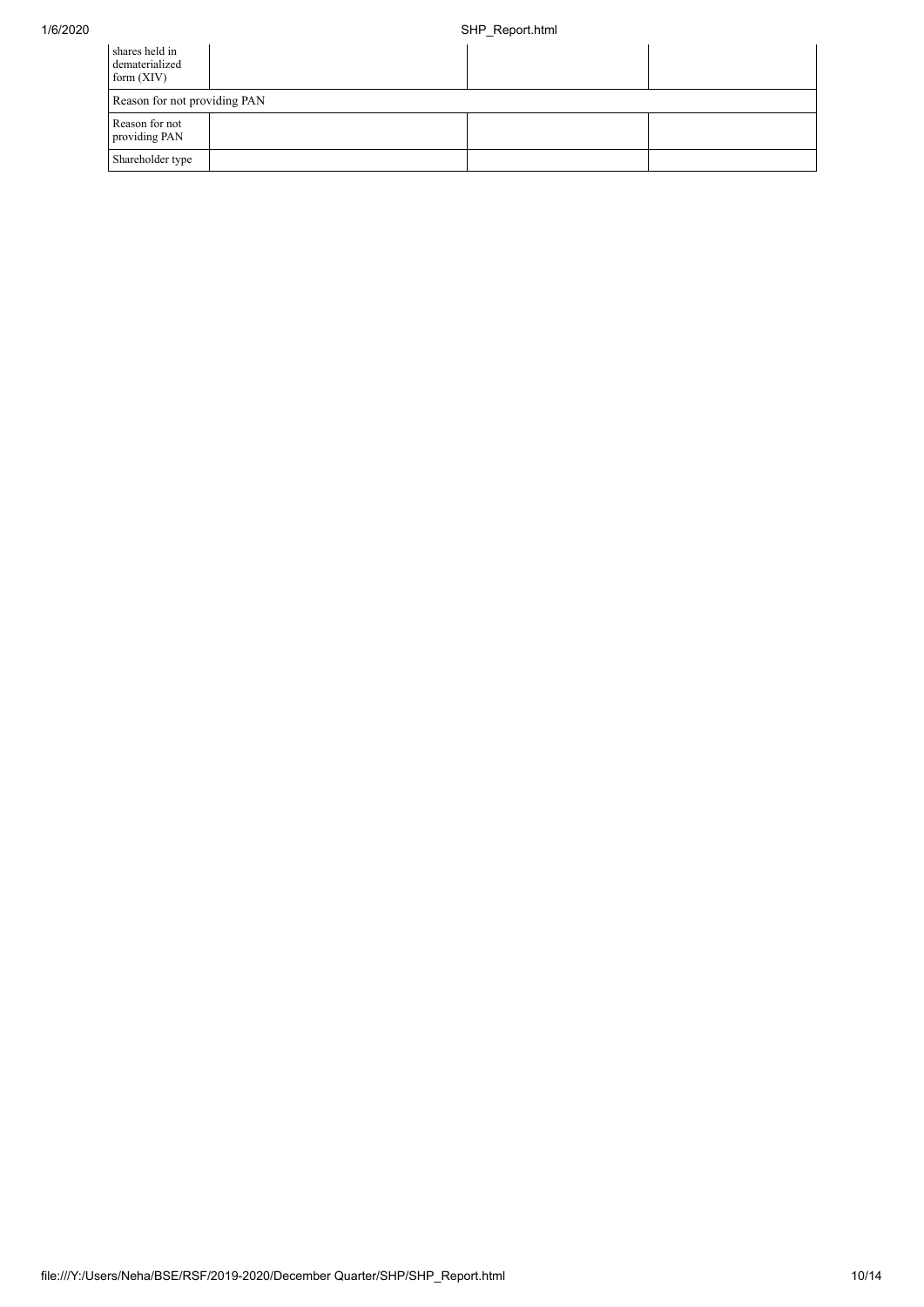$\overline{1}$ 

| Individuals - i.Individual shareholders holding nominal share capital up to Rs. 2 lakhs.                                                                                             |                                                               |                       |  |  |  |  |  |  |
|--------------------------------------------------------------------------------------------------------------------------------------------------------------------------------------|---------------------------------------------------------------|-----------------------|--|--|--|--|--|--|
| Searial No.                                                                                                                                                                          | $\mathbf{1}$                                                  |                       |  |  |  |  |  |  |
| Name of the<br>Shareholders (I)                                                                                                                                                      | HARSHAVARDHAN B DOSHI                                         | Click here to go back |  |  |  |  |  |  |
| PAN(II)                                                                                                                                                                              | AEMPD0192A                                                    | Total                 |  |  |  |  |  |  |
| No. of fully paid<br>up equity shares<br>held $(IV)$                                                                                                                                 | 2883                                                          | 2883                  |  |  |  |  |  |  |
| No. Of Partly paid-<br>up equity shares<br>held(V)                                                                                                                                   |                                                               |                       |  |  |  |  |  |  |
| No. Of shares<br>underlying<br>Depository<br>Receipts (VI)                                                                                                                           |                                                               |                       |  |  |  |  |  |  |
| Total nos. shares<br>held $(VII) = (IV) +$<br>$(V)+(VI)$                                                                                                                             | 2883                                                          | 2883                  |  |  |  |  |  |  |
| Shareholding as a<br>% of total no. of<br>shares (calculated<br>as per SCRR,<br>1957) (VIII) As a<br>% of $(A+B+C2)$                                                                 | 4.24                                                          | 4.24                  |  |  |  |  |  |  |
|                                                                                                                                                                                      | Number of Voting Rights held in each class of securities (IX) |                       |  |  |  |  |  |  |
| Class eg: X                                                                                                                                                                          | 2883                                                          | 2883                  |  |  |  |  |  |  |
| Class eg:y                                                                                                                                                                           |                                                               |                       |  |  |  |  |  |  |
| Total                                                                                                                                                                                | 2883                                                          | 2883                  |  |  |  |  |  |  |
| Total as a % of<br><b>Total Voting rights</b>                                                                                                                                        | 4.24                                                          | 4.24                  |  |  |  |  |  |  |
| No. Of Shares<br>Underlying<br>Outstanding<br>convertible<br>securities $(X)$                                                                                                        |                                                               |                       |  |  |  |  |  |  |
| No. of Shares<br>Underlying<br>Outstanding<br>Warrants (Xi)                                                                                                                          |                                                               |                       |  |  |  |  |  |  |
| No. Of Shares<br>Underlying<br>Outstanding<br>convertible<br>securities and No.<br>Of Warrants (Xi)<br>(a)                                                                           |                                                               |                       |  |  |  |  |  |  |
| Shareholding, as a<br>% assuming full<br>conversion of<br>convertible<br>securities (as a<br>percentage of<br>diluted share<br>capital) (XI)=<br>$(VII)+(X)$ As a %<br>of $(A+B+C2)$ | 4.24                                                          | 4.24                  |  |  |  |  |  |  |
| Number of Locked in shares (XII)                                                                                                                                                     |                                                               |                       |  |  |  |  |  |  |
| No. $(a)$                                                                                                                                                                            |                                                               |                       |  |  |  |  |  |  |
| As a % of total<br>Shares held (b)                                                                                                                                                   |                                                               |                       |  |  |  |  |  |  |
| Number of equity<br>shares held in<br>dematerialized<br>form $(XIV)$                                                                                                                 | $\boldsymbol{0}$                                              | $\boldsymbol{0}$      |  |  |  |  |  |  |
| Reason for not providing PAN                                                                                                                                                         |                                                               |                       |  |  |  |  |  |  |
| Reason for not<br>providing PAN                                                                                                                                                      |                                                               |                       |  |  |  |  |  |  |

٦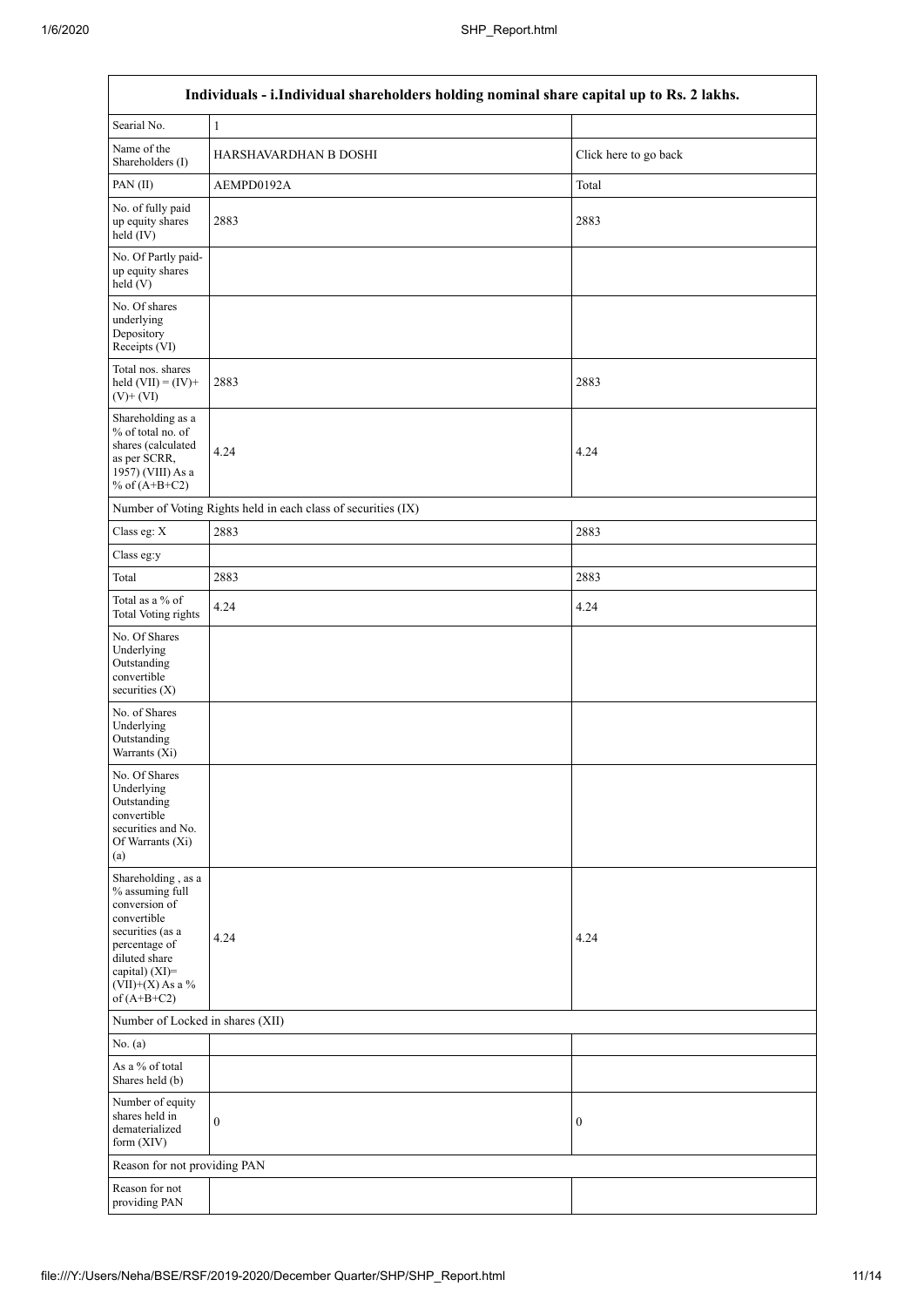|                                                                                                                                                                                         | Any Other (specify)     |                                                               |                           |                |                  |                       |  |  |  |
|-----------------------------------------------------------------------------------------------------------------------------------------------------------------------------------------|-------------------------|---------------------------------------------------------------|---------------------------|----------------|------------------|-----------------------|--|--|--|
| Searial No.                                                                                                                                                                             | $\mathbf{1}$            | $\overline{c}$                                                | 3                         | $\overline{4}$ | $\sqrt{5}$       |                       |  |  |  |
| Category                                                                                                                                                                                | <b>Bodies Corporate</b> | <b>Clearing Members</b>                                       | Non-Resident Indian (NRI) | <b>HUF</b>     | Trusts           |                       |  |  |  |
| Category / More<br>than 1 percentage                                                                                                                                                    | Category                | Category                                                      | Category                  | Category       | Category         |                       |  |  |  |
| Name of the<br>Shareholders (I)                                                                                                                                                         |                         |                                                               |                           |                |                  | Click here to go back |  |  |  |
| PAN(II)                                                                                                                                                                                 |                         |                                                               |                           |                |                  | Total                 |  |  |  |
| No. of the<br>Shareholders (I)                                                                                                                                                          | 53                      | $\overline{4}$                                                | 25                        | 140            | $\overline{c}$   | 224                   |  |  |  |
| No. of fully paid<br>up equity shares<br>held (IV)                                                                                                                                      | 1041                    | 108                                                           | 219                       | 1493           | 9                | 2870                  |  |  |  |
| No. Of Partly paid-<br>up equity shares<br>held(V)                                                                                                                                      |                         |                                                               |                           |                |                  |                       |  |  |  |
| No. Of shares<br>underlying<br>Depository<br>Receipts (VI)                                                                                                                              |                         |                                                               |                           |                |                  |                       |  |  |  |
| Total nos. shares<br>held $(VII) = (IV) +$<br>$(V)+(VI)$                                                                                                                                | 1041                    | 108                                                           | 219                       | 1493           | 9                | 2870                  |  |  |  |
| Shareholding as a<br>% of total no. of<br>shares (calculated<br>as per SCRR,<br>1957) (VIII) As a<br>% of $(A+B+C2)$                                                                    | 1.53                    | 0.16                                                          | 0.32                      | 2.2            | 0.01             | 4.22                  |  |  |  |
|                                                                                                                                                                                         |                         | Number of Voting Rights held in each class of securities (IX) |                           |                |                  |                       |  |  |  |
| Class eg: $X$                                                                                                                                                                           | 1041                    | 108                                                           | 219                       | 1493           | 9                | 2870                  |  |  |  |
| Class eg:y                                                                                                                                                                              |                         |                                                               |                           |                |                  |                       |  |  |  |
| Total                                                                                                                                                                                   | 1041                    | 108                                                           | 219                       | 1493           | 9                | 2870                  |  |  |  |
| Total as a % of<br><b>Total Voting rights</b>                                                                                                                                           | 1.53                    | 0.16                                                          | 0.32                      | 2.2            | 0.01             | 4.22                  |  |  |  |
| No. Of Shares<br>Underlying<br>Outstanding<br>convertible<br>securities $(X)$                                                                                                           |                         |                                                               |                           |                |                  |                       |  |  |  |
| No. of Shares<br>Underlying<br>Outstanding<br>Warrants (Xi)                                                                                                                             |                         |                                                               |                           |                |                  |                       |  |  |  |
| No. Of Shares<br>Underlying<br>Outstanding<br>convertible<br>securities and No.<br>Of Warrants (Xi)<br>(a)                                                                              |                         |                                                               |                           |                |                  |                       |  |  |  |
| Shareholding, as a<br>% assuming full<br>conversion of<br>convertible<br>securities (as a<br>percentage of<br>diluted share<br>capital) $(XI)$ =<br>$(VII)+(X)$ As a %<br>of $(A+B+C2)$ | 1.53                    | 0.16                                                          | 0.32                      | 2.2            | 0.01             | 4.22                  |  |  |  |
| Number of Locked in shares (XII)                                                                                                                                                        |                         |                                                               |                           |                |                  |                       |  |  |  |
| No. (a)                                                                                                                                                                                 |                         |                                                               |                           |                |                  |                       |  |  |  |
| As a % of total<br>Shares held (b)                                                                                                                                                      |                         |                                                               |                           |                |                  |                       |  |  |  |
| Number of equity<br>shares held in<br>dematerialized<br>form (XIV)                                                                                                                      | 813                     | 108                                                           | 121                       | 1493           | $\boldsymbol{9}$ | 2544                  |  |  |  |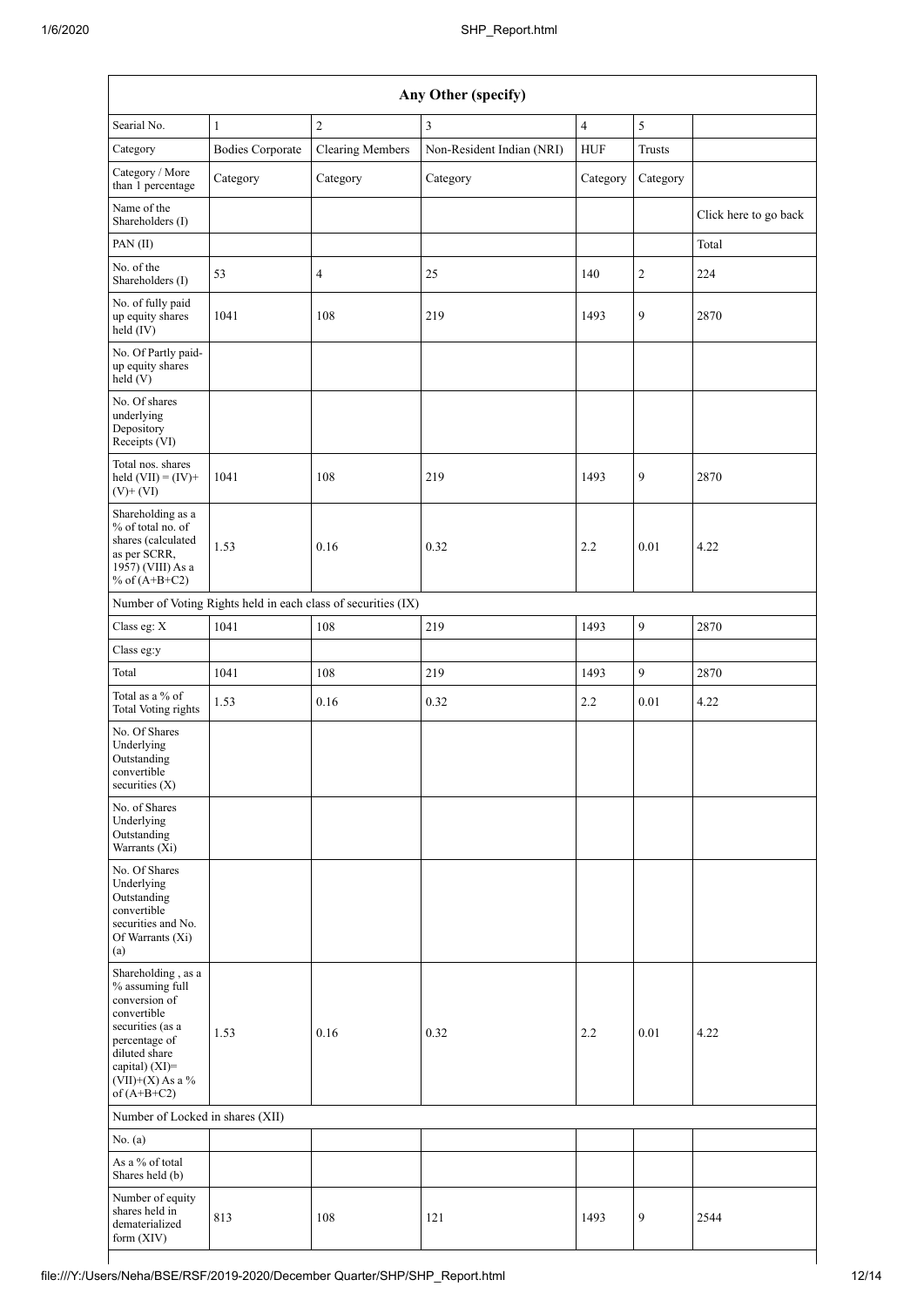| Reason for not providing PAN    |  |  |  |  |  |  |  |
|---------------------------------|--|--|--|--|--|--|--|
| Reason for not<br>providing PAN |  |  |  |  |  |  |  |